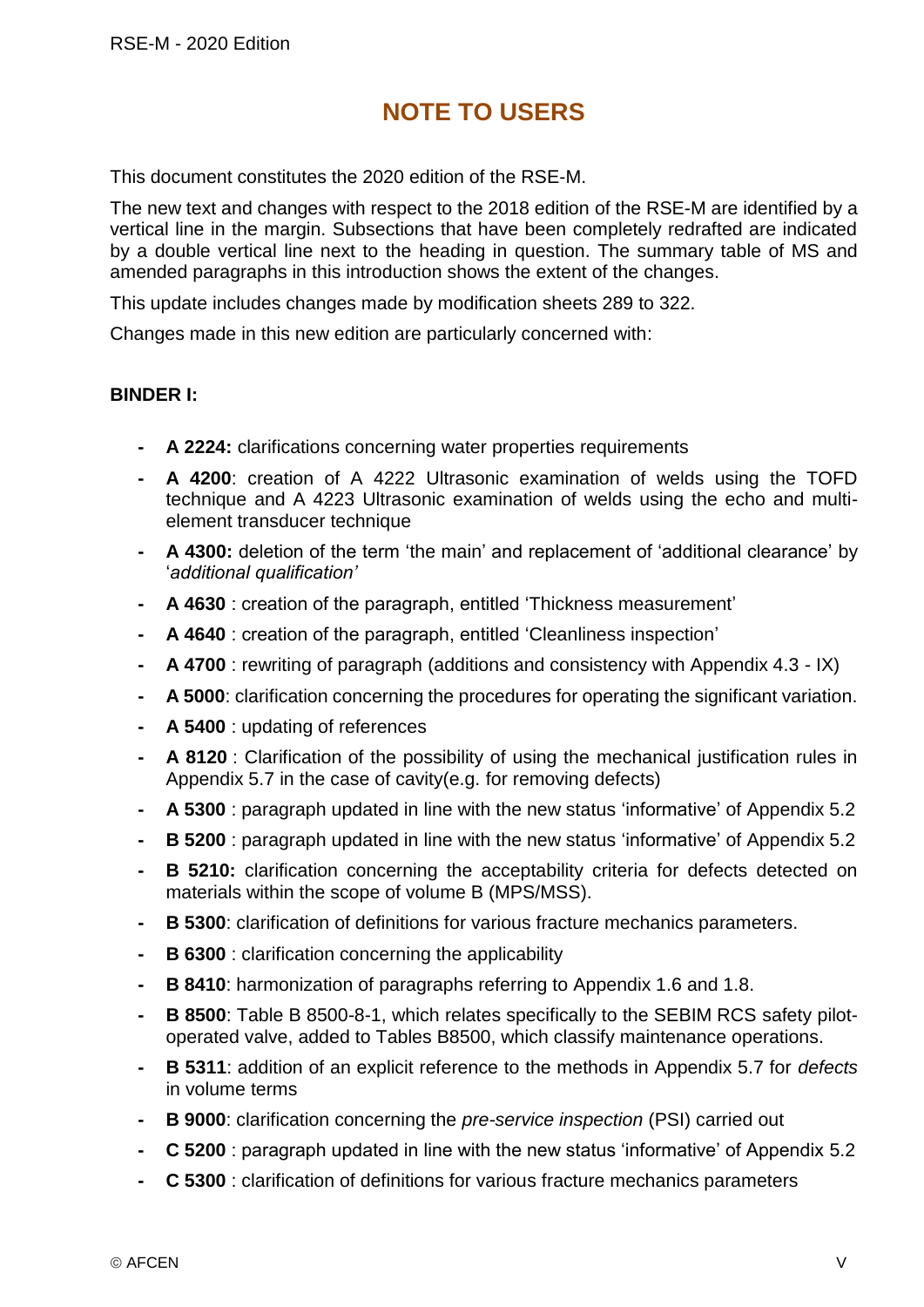- **- C 5311**: addition of an explicit reference to the methods in Appendix 5.7 for *defects* in volume terms
- **- D 4000**: creation of the paragraph, entitled 'objectives and examination techniques used for inspections'
- **- D 4200** : creation of the paragraph, entitled '*Examinations'*
- **D 4210**: creation of the paragraph, entitled 'Examination of components that are susceptible to degradation in internal and external walls, leading to thinning'
- **- D 8400**: incorporation of PTAN RS.18.006 for equipments subject to French regulation

## **BINDER II:**

- **- Appendix 1.0 :** creation of the status '*informative'* for the Appendix 5.2
- **- Appendix 1.1**: definitions added, removed or updated.
- **- Appendix 1.3 :** updates to documents required by the RSE-M, with the addition of available RSE-M criteria for information
- **- Appendix 1.4:** clarification on sampling procedures for volumetric examinations during maintenance operations.
- **- Appendix 1.6 :** updated to take account of feedback and clarifications on the information to be recorded in the *examination report* for penetrant examinations
- **- Appendix 1.8 :** updated to take account of feedback
- **- Appendix 4.3** : consistency of influential parameters for penetrant examinations, deletion of the term *'the main'* and replacement of *'additional clearance'* by '*additional qualification'*
- **- Appendix 5.0:** update of references and corrections with the new status 'informative' of Appendix 5.2.
- **- Appendix 5.2 :** update of references, modification of the text to be in harmony with the modifications of A 5300
- **- Appendix 5.4 :**
	- **-** precision for the calculation of elastic stresses in elbows with significant reinforcement on the intrados.
	- **-** precision in the method of calculating J under thermal load concerning the properties retained at the final temperature of the fluid (Sy(T) and Sy(Tf)).
	- **-** precision on the methods applicable to through-wall defects (Table I)
- **Appendix 5.5** : change in the definition of the parameter K<sub>Jc</sub>
- **- Appendix 5.6 :** for the fatigue crack growth rate of low alloy steel in PWR environment, linear interpolation as a function of R replace the linear interpolation as a function of C. Simplification of the dimensionless stress-strain curves into a single strain domain. Revision of the true stress-strain curves of Z2 CN18-10 for very low temperature strains. For thermal ageing prediction formulae, suppression of the sentence *'If P(MB) is not known, the base metal formula can be used to estimate an envelope value of the RTNDT of the subclad heat-affected zone* ', clarification of the fatigue crack growth rate in vacuum in Table 5.6-II.3
- **- Appendix 5.7:** addition of a warning on the application of the rules of § II.3.2.1 in the case of elements with non-uniform thickness (e.g. cambers.) and modification of the